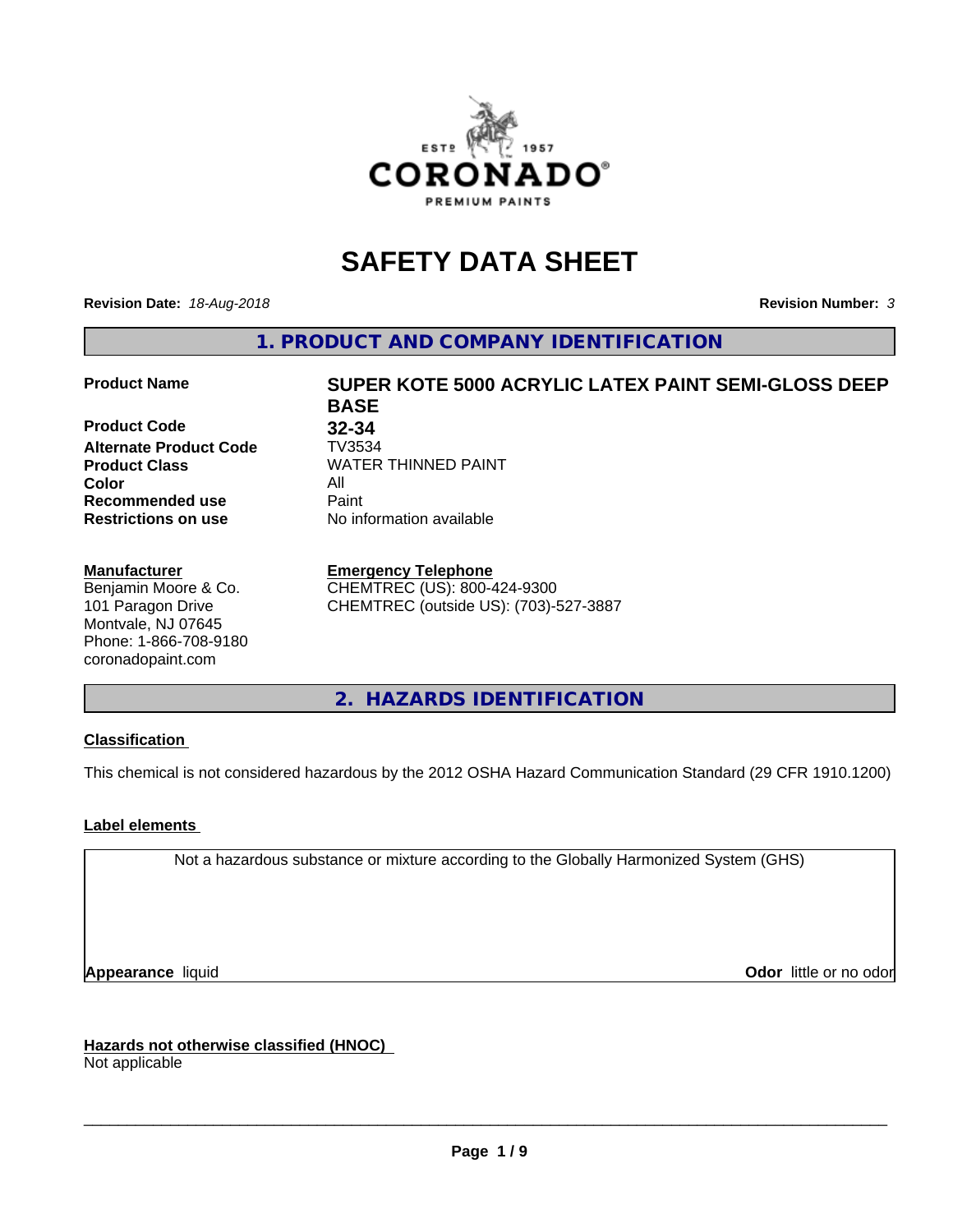#### **Other information**

No information available

## **3. COMPOSITION INFORMATION ON COMPONENTS**

\_\_\_\_\_\_\_\_\_\_\_\_\_\_\_\_\_\_\_\_\_\_\_\_\_\_\_\_\_\_\_\_\_\_\_\_\_\_\_\_\_\_\_\_\_\_\_\_\_\_\_\_\_\_\_\_\_\_\_\_\_\_\_\_\_\_\_\_\_\_\_\_\_\_\_\_\_\_\_\_\_\_\_\_\_\_\_\_\_\_\_\_\_

| Chemical<br>⊟name              | <b>CAS No.</b>                                          | <br>$\sim$<br>'70 |
|--------------------------------|---------------------------------------------------------|-------------------|
| . .<br>. .<br>Kaolin           | $.32 - 58 - 7$                                          |                   |
| Titaniu.<br><br>dioxide<br>um. | $\overline{\phantom{a}}$<br>$\sim$<br>0.100<br>346<br>v | ~                 |

|                                                  | 4. FIRST AID MEASURES                                                                                    |
|--------------------------------------------------|----------------------------------------------------------------------------------------------------------|
| <b>General Advice</b>                            | No hazards which require special first aid measures.                                                     |
| <b>Eye Contact</b>                               | Rinse thoroughly with plenty of water for at least 15 minutes and consult a<br>physician.                |
| <b>Skin Contact</b>                              | Wash off immediately with soap and plenty of water while removing all<br>contaminated clothes and shoes. |
| <b>Inhalation</b>                                | Move to fresh air. If symptoms persist, call a physician.                                                |
| Ingestion                                        | Clean mouth with water and afterwards drink plenty of water. Consult a physician<br>if necessary.        |
| <b>Most Important</b><br><b>Symptoms/Effects</b> | None known.                                                                                              |
| <b>Notes To Physician</b>                        | Treat symptomatically.                                                                                   |
|                                                  |                                                                                                          |

**5. FIRE-FIGHTING MEASURES**

| <b>Suitable Extinguishing Media</b>                                              | Use extinguishing measures that are appropriate to local<br>circumstances and the surrounding environment.                                   |
|----------------------------------------------------------------------------------|----------------------------------------------------------------------------------------------------------------------------------------------|
| <b>Protective Equipment And Precautions For</b><br><b>Firefighters</b>           | As in any fire, wear self-contained breathing apparatus<br>pressure-demand, MSHA/NIOSH (approved or equivalent)<br>and full protective gear. |
| <b>Specific Hazards Arising From The Chemical</b>                                | Closed containers may rupture if exposed to fire or<br>extreme heat.                                                                         |
| <b>Sensitivity To Mechanical Impact</b>                                          | No                                                                                                                                           |
| <b>Sensitivity To Static Discharge</b>                                           | No.                                                                                                                                          |
| <b>Flash Point Data</b><br>Flash Point (°F)<br>Flash Point (°C)<br><b>Method</b> | Not applicable<br>Not applicable<br>Not applicable                                                                                           |
|                                                                                  |                                                                                                                                              |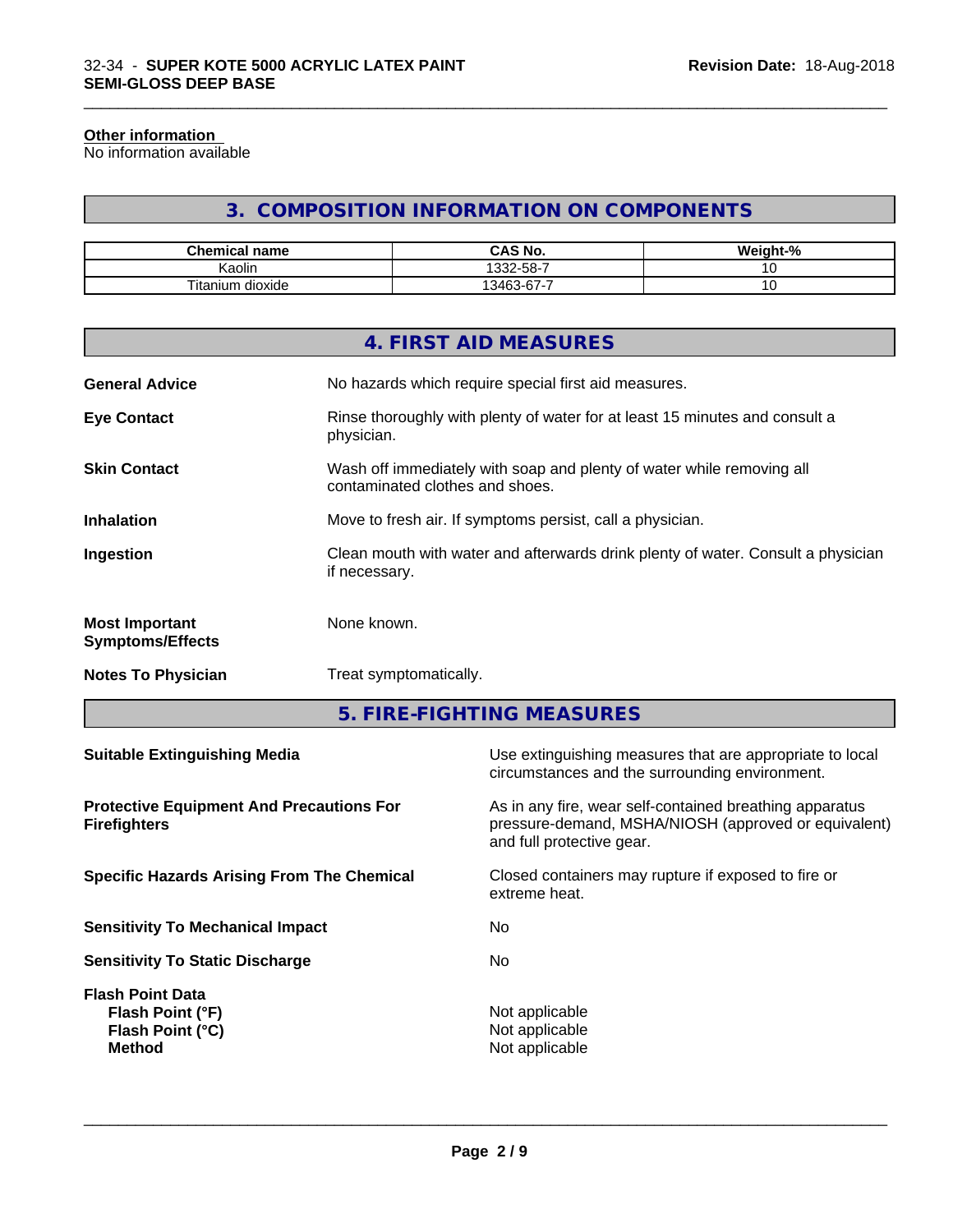#### **Flammability Limits In Air**

**Lower flammability limit:** Not applicable **Upper flammability limit:** Not applicable

\_\_\_\_\_\_\_\_\_\_\_\_\_\_\_\_\_\_\_\_\_\_\_\_\_\_\_\_\_\_\_\_\_\_\_\_\_\_\_\_\_\_\_\_\_\_\_\_\_\_\_\_\_\_\_\_\_\_\_\_\_\_\_\_\_\_\_\_\_\_\_\_\_\_\_\_\_\_\_\_\_\_\_\_\_\_\_\_\_\_\_\_\_

**NFPA Health:** 1 **Flammability:** 0 **Instability:** 0 **Special:** Not Applicable

#### **NFPA Legend**

- 0 Not Hazardous
- 1 Slightly
- 2 Moderate
- 3 High
- 4 Severe

*The ratings assigned are only suggested ratings, the contractor/employer has ultimate responsibilities for NFPA ratings where this system is used.*

*Additional information regarding the NFPA rating system is available from the National Fire Protection Agency (NFPA) at www.nfpa.org.*

## **6. ACCIDENTAL RELEASE MEASURES**

| <b>Personal Precautions</b>      | Avoid contact with skin, eyes and clothing. Ensure adequate ventilation.                                                                                                         |  |  |
|----------------------------------|----------------------------------------------------------------------------------------------------------------------------------------------------------------------------------|--|--|
| <b>Other Information</b>         | Prevent further leakage or spillage if safe to do so.                                                                                                                            |  |  |
| <b>Environmental precautions</b> | See Section 12 for additional Ecological Information.                                                                                                                            |  |  |
| <b>Methods for Cleaning Up</b>   | Soak up with inert absorbent material. Sweep up and shovel into suitable<br>containers for disposal.                                                                             |  |  |
|                                  | 7. HANDLING AND STORAGE                                                                                                                                                          |  |  |
| <b>Handling</b>                  | Avoid contact with skin, eyes and clothing. Avoid breathing vapors, spray mists or<br>sanding dust. In case of insufficient ventilation, wear suitable respiratory<br>equipment. |  |  |
| <b>Storage</b>                   | Keep container tightly closed. Keep out of the reach of children.                                                                                                                |  |  |
| Incompatible Materials           | No information available                                                                                                                                                         |  |  |

**8. EXPOSURE CONTROLS/PERSONAL PROTECTION**

#### **Exposure Limits**

| Chemical name    | <b>ACGIH TLV</b>         | <b>OSHA PEL</b>   |
|------------------|--------------------------|-------------------|
| Kaolin           | $2 \text{ mg/m}^3$ - TWA | 15 mg/m $3$ - TWA |
|                  |                          | 5 mg/m $3$ - TWA  |
| Titanium dioxide | 10 mg/m $3$ - TWA        | 15 mg/m $3$ - TWA |

#### **Legend**

ACGIH - American Conference of Governmental Industrial Hygienists Exposure Limits OSHA - Occupational Safety & Health Administration Exposure Limits N/E - Not Established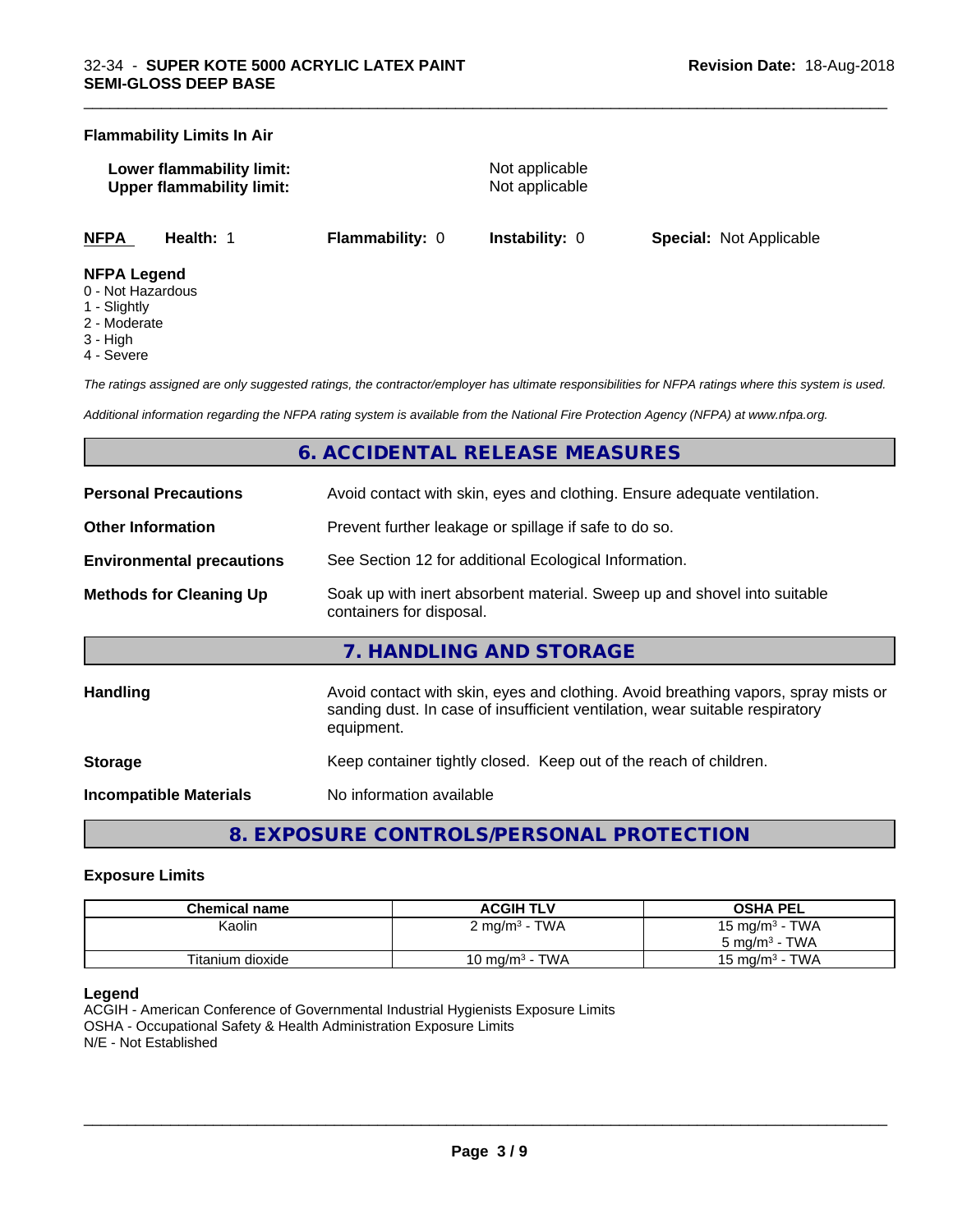| <b>Engineering Measures</b>          | Ensure adequate ventilation, especially in confined areas.                                                                          |
|--------------------------------------|-------------------------------------------------------------------------------------------------------------------------------------|
| <b>Personal Protective Equipment</b> |                                                                                                                                     |
| <b>Eye/Face Protection</b>           | Safety glasses with side-shields.                                                                                                   |
| <b>Skin Protection</b>               | Protective gloves and impervious clothing.                                                                                          |
| <b>Respiratory Protection</b>        | In case of insufficient ventilation wear suitable respiratory equipment.                                                            |
| <b>Hygiene Measures</b>              | Avoid contact with skin, eyes and clothing. Remove and wash contaminated<br>clothing before re-use. Wash thoroughly after handling. |

## **9. PHYSICAL AND CHEMICAL PROPERTIES**

**Appearance** liquid **Odor** little or no odor **Odor Threshold No information available No information available Density (Ibs/gal)** 9.65 - 9.75 **Specific Gravity** 1.15 - 1.17 **pH** No information available **Viscosity (cps)**<br> **Viscosity (cps)**<br> **Solubility(ies)**<br> **Solubility(ies)**<br> **No** information available **Water solubility**<br> **Evaporation Rate**<br> **Evaporation Rate**<br> **Evaporation Rate Vapor** pressure @20 °C (kPa) **Vapor density No information available No information available Wt. % Solids** 35 - 45 **Vol. % Solids** 25 - 35 **Wt. % Volatiles** 55 - 65 **Vol. % Volatiles** 65 - 75 **VOC Regulatory Limit (g/L)** < 50 **Boiling Point (°F)** 212 **Boiling Point (°C) Freezing Point (°F)** 32 **Freezing Point (°C)** 0 **Flash Point (°F)** Not applicable **Flash Point (°C)** Not applicable **Method**<br> **Flammability (solid, gas)**<br> **Commability (solid, gas)**<br>
Mot applicable **Flammability** (solid, gas) **Upper flammability limit:** Not applicable **Lower flammability limit:** Not applicable **Autoignition Temperature (°F)** No information available **Autoignition Temperature (°C)** No information available **Decomposition Temperature (°F)** No information available **Decomposition Temperature (°C)** No information available **Partition coefficient** No information available

**Solubility(ies)** No information available No information available<br>No information available

\_\_\_\_\_\_\_\_\_\_\_\_\_\_\_\_\_\_\_\_\_\_\_\_\_\_\_\_\_\_\_\_\_\_\_\_\_\_\_\_\_\_\_\_\_\_\_\_\_\_\_\_\_\_\_\_\_\_\_\_\_\_\_\_\_\_\_\_\_\_\_\_\_\_\_\_\_\_\_\_\_\_\_\_\_\_\_\_\_\_\_\_\_

**10. STABILITY AND REACTIVITY**

**Reactivity Not Applicable Not Applicable** 

**Chemical Stability Stable under normal conditions.** 

**Conditions to avoid Conditions to avoid Prevent from freezing.**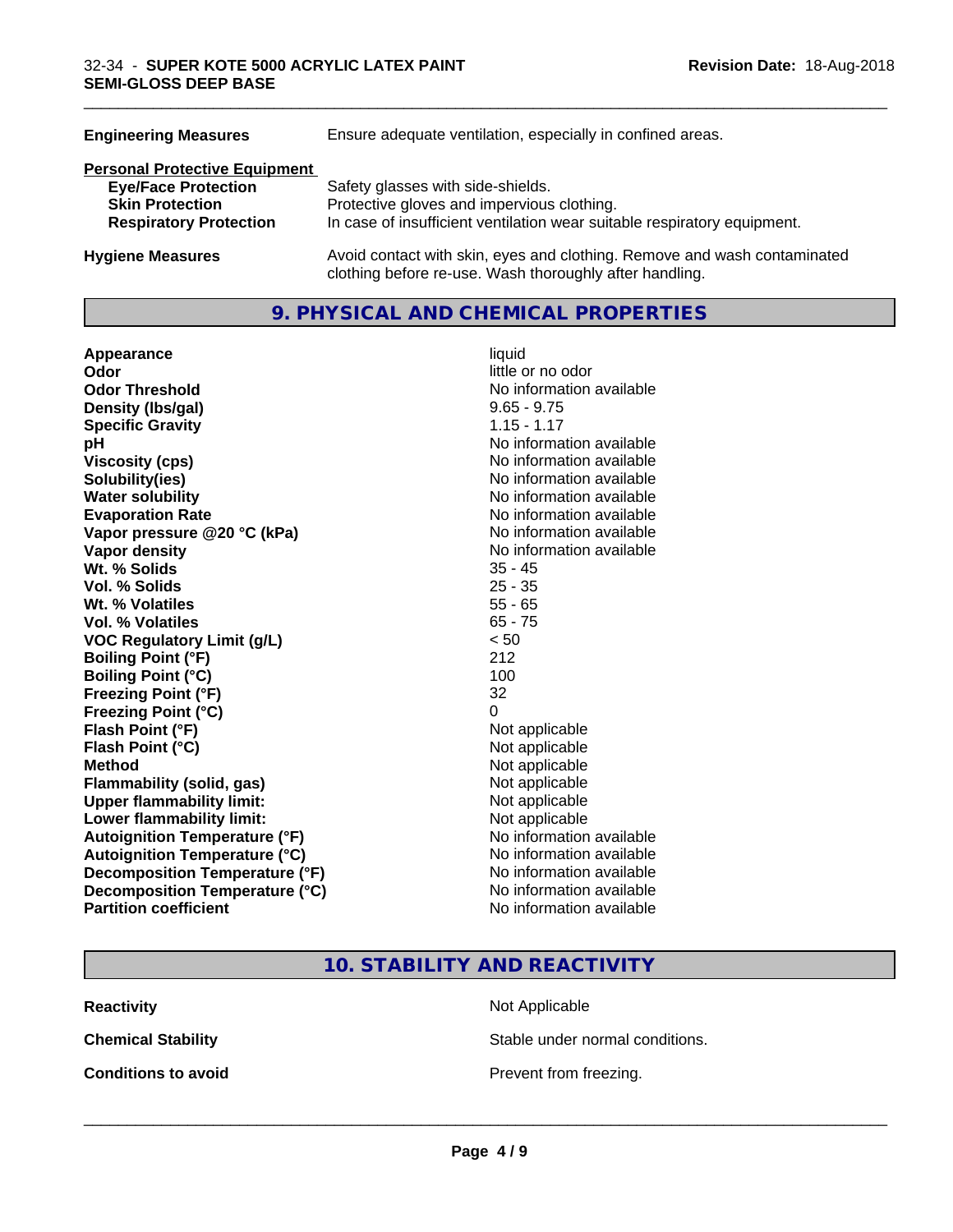| <b>Incompatible Materials</b>                                                                                                                                                                                                                                                                                                                                                                                                  |                                                                                                                                                                                                                                                                                                                                                                                                          | No materials to be especially mentioned.                                                                                                                             |  |
|--------------------------------------------------------------------------------------------------------------------------------------------------------------------------------------------------------------------------------------------------------------------------------------------------------------------------------------------------------------------------------------------------------------------------------|----------------------------------------------------------------------------------------------------------------------------------------------------------------------------------------------------------------------------------------------------------------------------------------------------------------------------------------------------------------------------------------------------------|----------------------------------------------------------------------------------------------------------------------------------------------------------------------|--|
| <b>Hazardous Decomposition Products</b><br>Possibility of hazardous reactions                                                                                                                                                                                                                                                                                                                                                  |                                                                                                                                                                                                                                                                                                                                                                                                          | None under normal use.                                                                                                                                               |  |
|                                                                                                                                                                                                                                                                                                                                                                                                                                |                                                                                                                                                                                                                                                                                                                                                                                                          | None under normal conditions of use.                                                                                                                                 |  |
|                                                                                                                                                                                                                                                                                                                                                                                                                                |                                                                                                                                                                                                                                                                                                                                                                                                          | 11. TOXICOLOGICAL INFORMATION                                                                                                                                        |  |
| <b>Product Information</b>                                                                                                                                                                                                                                                                                                                                                                                                     |                                                                                                                                                                                                                                                                                                                                                                                                          |                                                                                                                                                                      |  |
| Information on likely routes of exposure                                                                                                                                                                                                                                                                                                                                                                                       |                                                                                                                                                                                                                                                                                                                                                                                                          |                                                                                                                                                                      |  |
| <b>Principal Routes of Exposure</b>                                                                                                                                                                                                                                                                                                                                                                                            | Eye contact, skin contact and inhalation.                                                                                                                                                                                                                                                                                                                                                                |                                                                                                                                                                      |  |
| <b>Acute Toxicity</b>                                                                                                                                                                                                                                                                                                                                                                                                          |                                                                                                                                                                                                                                                                                                                                                                                                          |                                                                                                                                                                      |  |
| <b>Product Information</b>                                                                                                                                                                                                                                                                                                                                                                                                     | No information available                                                                                                                                                                                                                                                                                                                                                                                 |                                                                                                                                                                      |  |
| Symptoms related to the physical, chemical and toxicological characteristics                                                                                                                                                                                                                                                                                                                                                   |                                                                                                                                                                                                                                                                                                                                                                                                          |                                                                                                                                                                      |  |
| <b>Symptoms</b>                                                                                                                                                                                                                                                                                                                                                                                                                | No information available                                                                                                                                                                                                                                                                                                                                                                                 |                                                                                                                                                                      |  |
|                                                                                                                                                                                                                                                                                                                                                                                                                                |                                                                                                                                                                                                                                                                                                                                                                                                          | Delayed and immediate effects as well as chronic effects from short and long-term exposure                                                                           |  |
| Eye contact<br><b>Skin contact</b><br><b>Inhalation</b><br>Ingestion<br><b>Sensitization</b><br><b>Neurological Effects</b><br><b>Mutagenic Effects</b><br><b>Reproductive Effects</b><br><b>Developmental Effects</b><br><b>Target organ effects</b><br><b>STOT - single exposure</b><br><b>STOT - repeated exposure</b><br><b>Other adverse effects</b><br><b>Aspiration Hazard</b><br><b>Numerical measures of toxicity</b> | May cause slight irritation.<br>skin and cause irritation.<br>May cause irritation of respiratory tract.<br>No information available<br>No information available.<br>No information available.<br>No information available.<br>No information available.<br>No information available.<br>No information available.<br>No information available.<br>No information available.<br>No information available | Substance may cause slight skin irritation. Prolonged or repeated contact may dry<br>Ingestion may cause gastrointestinal irritation, nausea, vomiting and diarrhea. |  |
| <b>ATEmix (oral)</b>                                                                                                                                                                                                                                                                                                                                                                                                           | 149005                                                                                                                                                                                                                                                                                                                                                                                                   |                                                                                                                                                                      |  |
| <b>Component Information</b>                                                                                                                                                                                                                                                                                                                                                                                                   |                                                                                                                                                                                                                                                                                                                                                                                                          |                                                                                                                                                                      |  |
| Kaolin<br>LD50 Oral: $>$ 5000 mg/kg (Rat)<br>Titanium dioxide<br>LD50 Oral: > 10000 mg/kg (Rat)                                                                                                                                                                                                                                                                                                                                |                                                                                                                                                                                                                                                                                                                                                                                                          |                                                                                                                                                                      |  |
| Carcinogenicity                                                                                                                                                                                                                                                                                                                                                                                                                |                                                                                                                                                                                                                                                                                                                                                                                                          |                                                                                                                                                                      |  |

\_\_\_\_\_\_\_\_\_\_\_\_\_\_\_\_\_\_\_\_\_\_\_\_\_\_\_\_\_\_\_\_\_\_\_\_\_\_\_\_\_\_\_\_\_\_\_\_\_\_\_\_\_\_\_\_\_\_\_\_\_\_\_\_\_\_\_\_\_\_\_\_\_\_\_\_\_\_\_\_\_\_\_\_\_\_\_\_\_\_\_\_\_

*The information below indicateswhether each agency has listed any ingredient as a carcinogen:.*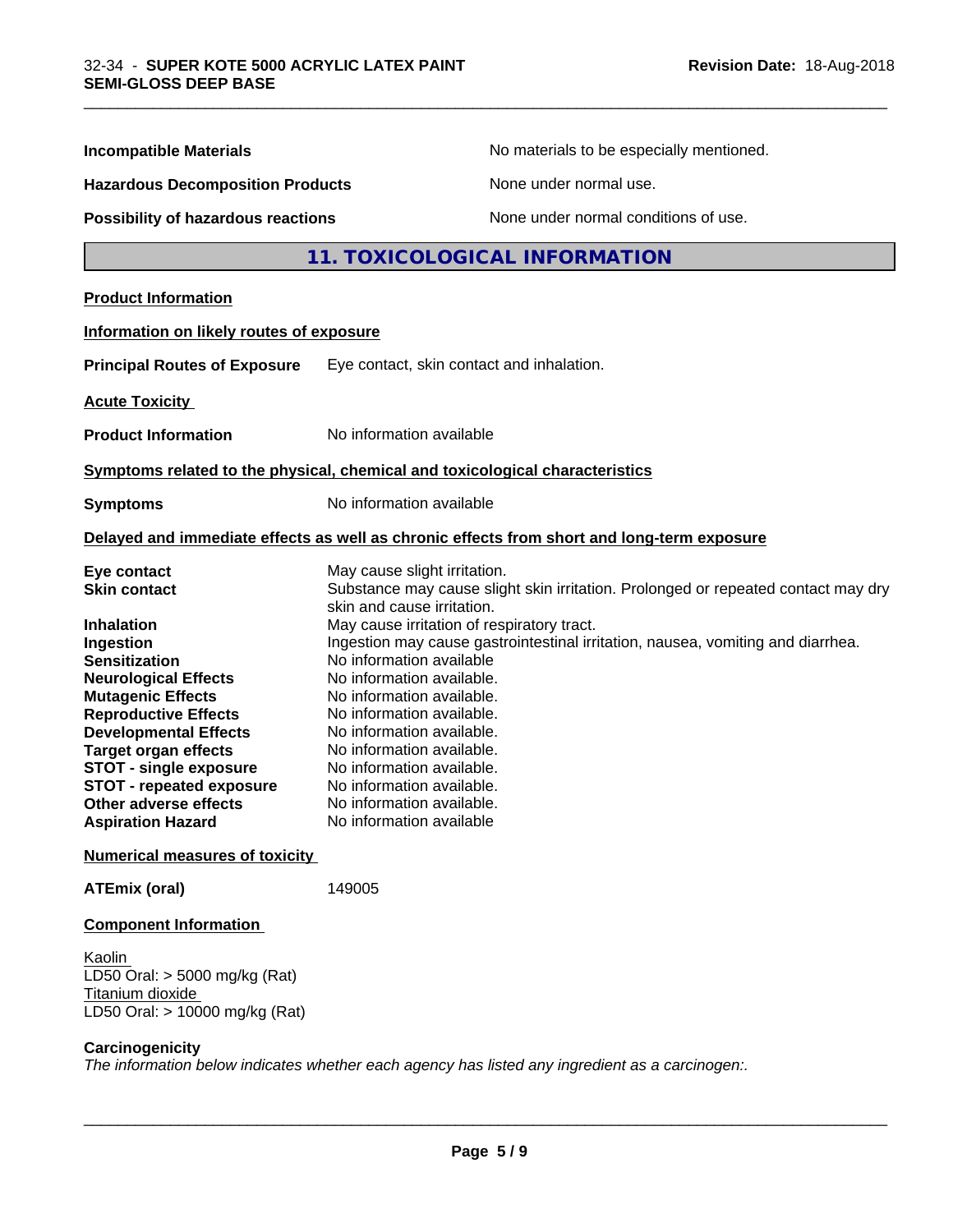### 32-34 - **SUPER KOTE 5000 ACRYLIC LATEX PAINT SEMI-GLOSS DEEP BASE**

| <b>Chemical</b><br>name           | <b>IARC</b>          | <b>NTP</b> | ດເ⊔∧<br>∪אח |
|-----------------------------------|----------------------|------------|-------------|
|                                   | Possible Human<br>2B |            | Listed      |
| $-1$<br>dioxide<br><b>itanium</b> | Carcinogen           |            |             |

\_\_\_\_\_\_\_\_\_\_\_\_\_\_\_\_\_\_\_\_\_\_\_\_\_\_\_\_\_\_\_\_\_\_\_\_\_\_\_\_\_\_\_\_\_\_\_\_\_\_\_\_\_\_\_\_\_\_\_\_\_\_\_\_\_\_\_\_\_\_\_\_\_\_\_\_\_\_\_\_\_\_\_\_\_\_\_\_\_\_\_\_\_

• Although IARC has classified titanium dioxide as possibly carcinogenic to humans (2B), their summary concludes: "No significant exposure to titanium dioxide is thought to occur during the use of products in which titanium dioxide is bound to other materials, such as paint."

#### **Legend**

IARC - International Agency for Research on Cancer NTP - National Toxicity Program OSHA - Occupational Safety & Health Administration

**12. ECOLOGICAL INFORMATION**

## **Ecotoxicity Effects**

The environmental impact of this product has not been fully investigated.

## **Product Information**

## **Acute Toxicity to Fish**

No information available

### **Acute Toxicity to Aquatic Invertebrates**

No information available

### **Acute Toxicity to Aquatic Plants**

No information available

## **Persistence / Degradability**

No information available.

#### **Bioaccumulation**

There is no data for this product.

## **Mobility in Environmental Media**

No information available.

#### **Ozone**

No information available

## **Component Information**

#### **Acute Toxicity to Fish**

Titanium dioxide  $LC50:$  > 1000 mg/L (Fathead Minnow - 96 hr.)

## **Acute Toxicity to Aquatic Invertebrates**

No information available

#### **Acute Toxicity to Aquatic Plants**

No information available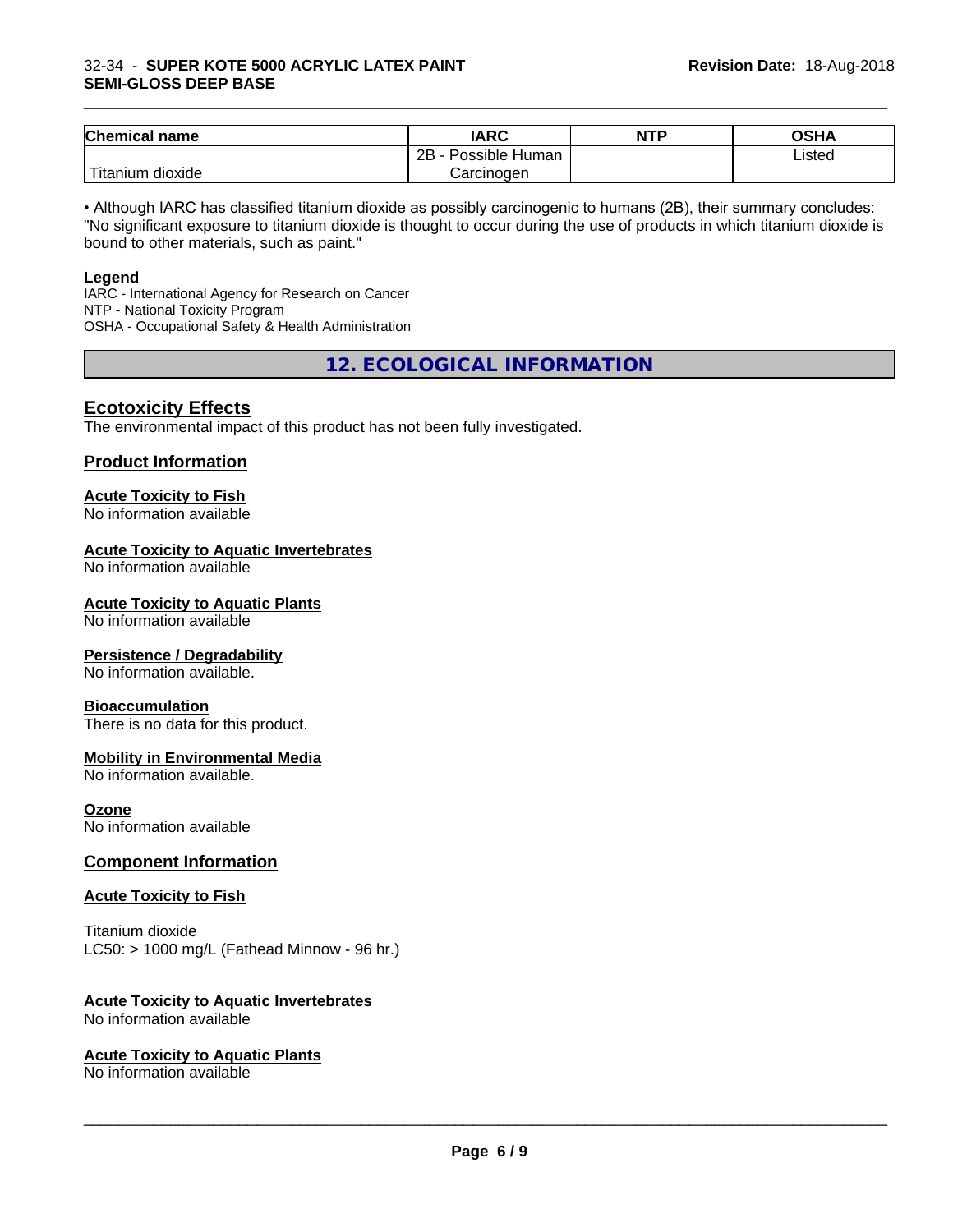|                              | 13. DISPOSAL CONSIDERATIONS                                                                                                                                                                                               |
|------------------------------|---------------------------------------------------------------------------------------------------------------------------------------------------------------------------------------------------------------------------|
| <b>Waste Disposal Method</b> | Dispose of in accordance with federal, state, and local regulations. Local<br>requirements may vary, consult your sanitation department or state-designated<br>environmental protection agency for more disposal options. |
|                              | 14. TRANSPORT INFORMATION                                                                                                                                                                                                 |
| <b>DOT</b>                   | Not regulated                                                                                                                                                                                                             |
| <b>ICAO / IATA</b>           | Not regulated                                                                                                                                                                                                             |
| <b>IMDG / IMO</b>            | Not regulated                                                                                                                                                                                                             |
|                              | <b>15. REGULATORY INFORMATION</b>                                                                                                                                                                                         |

\_\_\_\_\_\_\_\_\_\_\_\_\_\_\_\_\_\_\_\_\_\_\_\_\_\_\_\_\_\_\_\_\_\_\_\_\_\_\_\_\_\_\_\_\_\_\_\_\_\_\_\_\_\_\_\_\_\_\_\_\_\_\_\_\_\_\_\_\_\_\_\_\_\_\_\_\_\_\_\_\_\_\_\_\_\_\_\_\_\_\_\_\_

## **International Inventories**

| <b>TSCA: United States</b> | Yes - All components are listed or exempt. |
|----------------------------|--------------------------------------------|
| <b>DSL: Canada</b>         | Yes - All components are listed or exempt. |

## **Federal Regulations**

| SARA 311/312 hazardous categorization |    |  |
|---------------------------------------|----|--|
| Acute health hazard                   | Nο |  |
| Chronic Health Hazard                 | No |  |
| Fire hazard                           | No |  |
| Sudden release of pressure hazard     | No |  |
| Reactive Hazard                       | No |  |

#### **SARA 313**

Section 313 of Title III of the Superfund Amendments and Reauthorization Act of 1986 (SARA). This product contains a chemical or chemicals which are subject to the reporting requirements of the Act and Title 40 of the Code of Federal Regulations, Part 372:

*None*

## **Clean Air Act,Section 112 Hazardous Air Pollutants (HAPs) (see 40 CFR 61)**

This product contains the following HAPs:

*None*

## **US State Regulations**

## **California Proposition 65**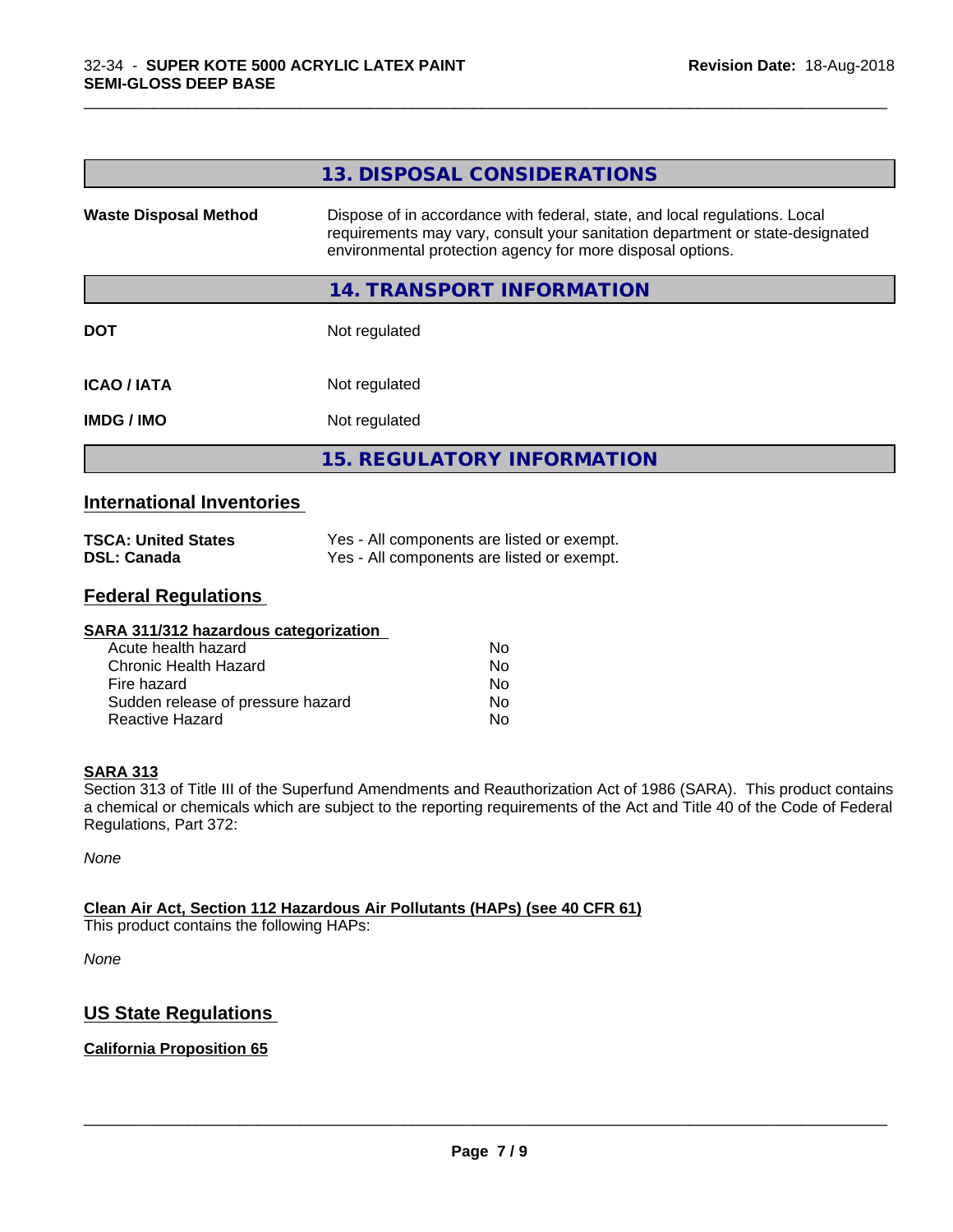## **AVIMARNING:** Cancer and Reproductive Harm– www.P65warnings.ca.gov

#### **State Right-to-Know**

| Chemic.<br>name<br>еннсаг               | <b>NIC</b><br>របាល១ចលេ | <b>Jerse</b> v<br><b>Nev</b> | าทรงIvania |
|-----------------------------------------|------------------------|------------------------------|------------|
| Kaolin                                  |                        |                              |            |
| $- \cdot$<br><br>dioxide<br>itani<br>um |                        |                              |            |

\_\_\_\_\_\_\_\_\_\_\_\_\_\_\_\_\_\_\_\_\_\_\_\_\_\_\_\_\_\_\_\_\_\_\_\_\_\_\_\_\_\_\_\_\_\_\_\_\_\_\_\_\_\_\_\_\_\_\_\_\_\_\_\_\_\_\_\_\_\_\_\_\_\_\_\_\_\_\_\_\_\_\_\_\_\_\_\_\_\_\_\_\_

#### **Legend**

X - Listed

## **16. OTHER INFORMATION**

| HMIS               | Health: | <b>Flammability: 0</b> | <b>Reactivity: 0</b> | $PPE: -$ |  |
|--------------------|---------|------------------------|----------------------|----------|--|
| <b>HMIS Legend</b> |         |                        |                      |          |  |

#### 0 - Minimal Hazard

- 1 Slight Hazard
- 2 Moderate Hazard
- 3 Serious Hazard
- 4 Severe Hazard
- \* Chronic Hazard
- X Consult your supervisor or S.O.P. for "Special" handling instructions.

*Note: The PPE rating has intentionally been left blank. Choose appropriate PPE that will protect employees from the hazards the material will present under the actual normal conditions of use.*

*Caution: HMISÒ ratings are based on a 0-4 rating scale, with 0 representing minimal hazards or risks, and 4 representing significant hazards or risks. Although HMISÒ ratings are not required on MSDSs under 29 CFR 1910.1200, the preparer, has chosen to provide them. HMISÒ ratings are to be used only in conjunction with a fully implemented HMISÒ program by workers who have received appropriate HMISÒ training. HMISÒ is a registered trade and service mark of the NPCA. HMISÒ materials may be purchased exclusively from J. J. Keller (800) 327-6868.*

 **WARNING!** If you scrape, sand, or remove old paint, you may release lead dust. LEAD IS TOXIC. EXPOSURE TO LEAD DUST CAN CAUSE SERIOUS ILLNESS, SUCH AS BRAIN DAMAGE, ESPECIALLY IN CHILDREN. PREGNANT WOMEN SHOULD ALSO AVOID EXPOSURE.Wear a NIOSH approved respirator to control lead exposure. Clean up carefully with a HEPA vacuum and a wet mop. Before you start, find out how to protect yourself and your family by contacting the National Lead Information Hotline at 1-800-424-LEAD or log on to www.epa.gov/lead.

| <b>Prepared By</b>                               | <b>Product Stewardship Department</b><br>Benjamin Moore & Co.<br>101 Paragon Drive<br>Montvale, NJ 07645<br>800-225-5554 |  |
|--------------------------------------------------|--------------------------------------------------------------------------------------------------------------------------|--|
| <b>Revision Date:</b><br><b>Revision Summary</b> | 18-Aug-2018<br>Not available                                                                                             |  |

#### Disclaimer

The information contained herein is presented in good faith and believed to be accurate as of the effective date shown above. This information is furnished without warranty of any kind. Employers should use this information only as a